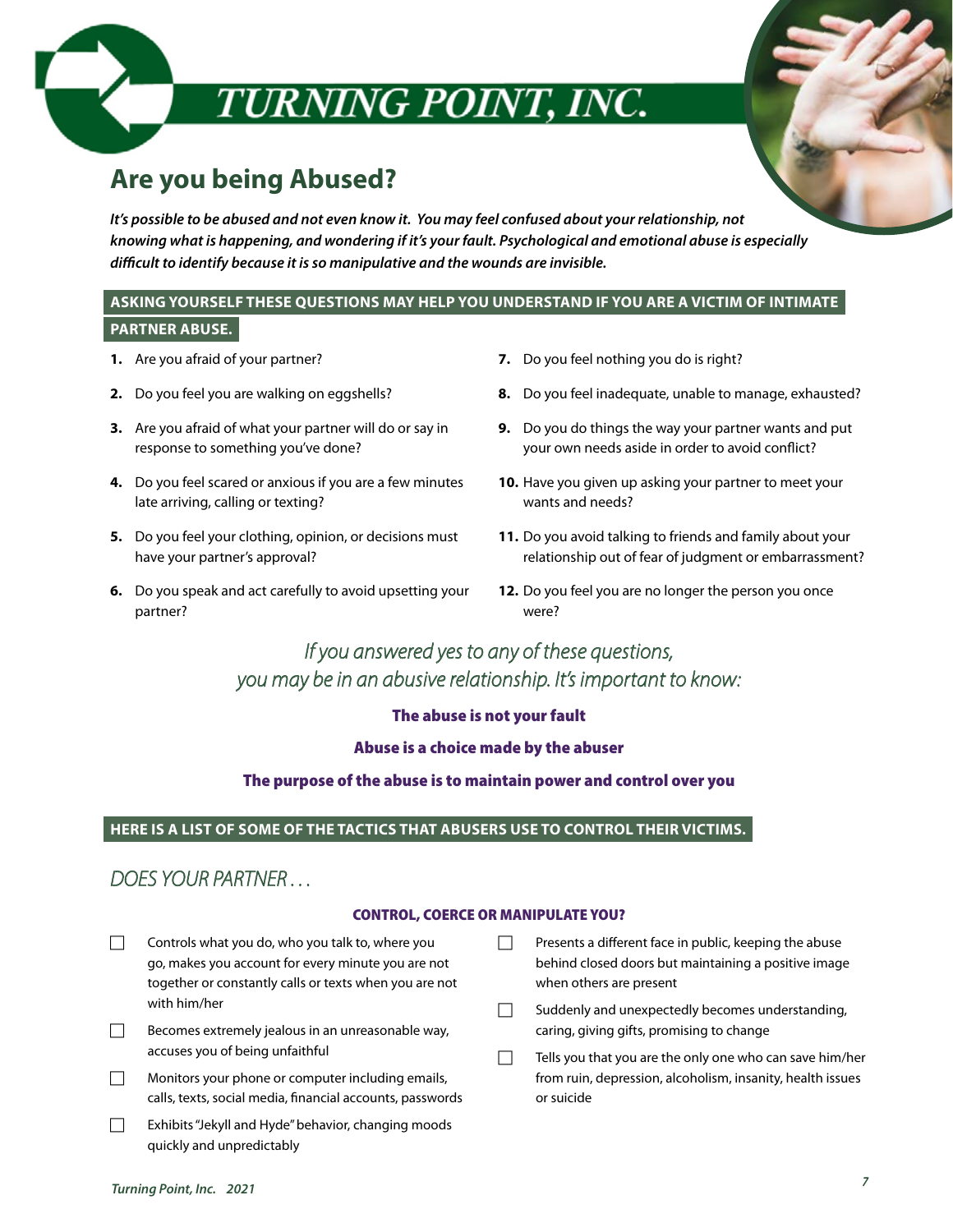## *DOES YOUR PARTNER . . .*

against you

#### ISOLATE YOU FROM OTHERS?

 $\Box$  Stops you from seeing friends or family members  $\Box$  Makes you ask permission before you go out  $\Box$  Sabotages your planned social events or your work schedule  $\Box$  Keeps you from attending social, religious or community gatherings  $\Box$  Tries to turn friends, family, neighbors or coworkers

#### THREATEN AND INTIMIDATE?

- $\Box$  Gets angry and violent when you disagree
- $\Box$  Uses looks, movements or body language to intimidate you
- $\Box$  Threatens to report you to authorities
- $\Box$  Threatens to harm or kill you or your family, friends or pets
- $\Box$  Threatens to commit suicide if you don't do what is demanded or if you leave
- $\Box$  Intimidates you with knives, guns or other weapons
- $\Box$  Threatens to take the children away from you

#### USE PSYCHOLOGICAL TACTICS TO CONFUSE OR DEMEAN YOU?

- Calls you crazy, stupid, fat, unattractive, says no one else would ever want you
- $\Box$  Insults, ridicules, or embarrasses you, makes fun of you constantly or uses sarcasm to demean you
- $\Box$  Criticizes almost everything you do
- $\Box$  Tells you you're a bad parent
- $\Box$  Uses your past against you
- $\Box$  "Gaslights:" playing mind games such as saying the abuse didn't happen to confuse and throw you off balance
- $\Box$  Forces you to do things against your values or religion
- $\Box$  Makes you feel quilty for everything
- $\Box$  Claims to be all-powerful, intelligent, knowledgeable, able to know what you are doing at every moment or says he/she can use people he/she knows to monitor your every move

#### MINIMIZE, DENY, BLAME?

- $\Box$  Tells you the abuse is your fault
- $\Box$  Acts like the abuse is not big deal, not taking your concerns seriously or telling you that you are overreacting
- $\Box$  Tells you the abuse is a sign of deep love or a benefit to you by teaching you something you need to learn
- $\Box$  Tells you the abuse was "just a joke"
- $\Box$  Takes no responsibility for his or her behavior, constantly blames you or others for everything that goes wrong

#### PHYSICALLY ABUSE YOU?

- $\Box$  Hits, shoves, slaps, chokes, kicks or punches you
- $\Box$  Throws objects
- $\Box$  Destroys your property
- $\Box$  Grabs or restrains you
- $\Box$  Drives recklessly with you and/or your children in the car
- $\Box$  Uses weapons against you
- $\Box$  Forces physical contact or sex when you don't want it, or demands sexual acts that make you uncomfortable or withholds sex from you
- $\Box$  Demands sex in return for necessities such as money, groceries, school supplies, child support, etc.

#### CONTROL THE FINANCES?

- $\Box$  Controls the money in the relationship, including all of the accounts
- $\Box$  Makes you ask for money or limits your access to funds for your needs or your children's needs
- $\Box$  Refuses to give you money
- $\Box$  Prevents you from working or attending school to improve your finances
- $\Box$  Makes all the decisions without your input or consideration of your needs

If your partner is doing any of these things, you are likely to be a victim of abuse. Please look at the Safety Planning flyer included in this packet, as you could be in danger.

#### Whenever you are ready to seek help, call Turning Point at 815-338-8081. We will not expect you to leave your abuser and we want to help you and your children in any way that we can.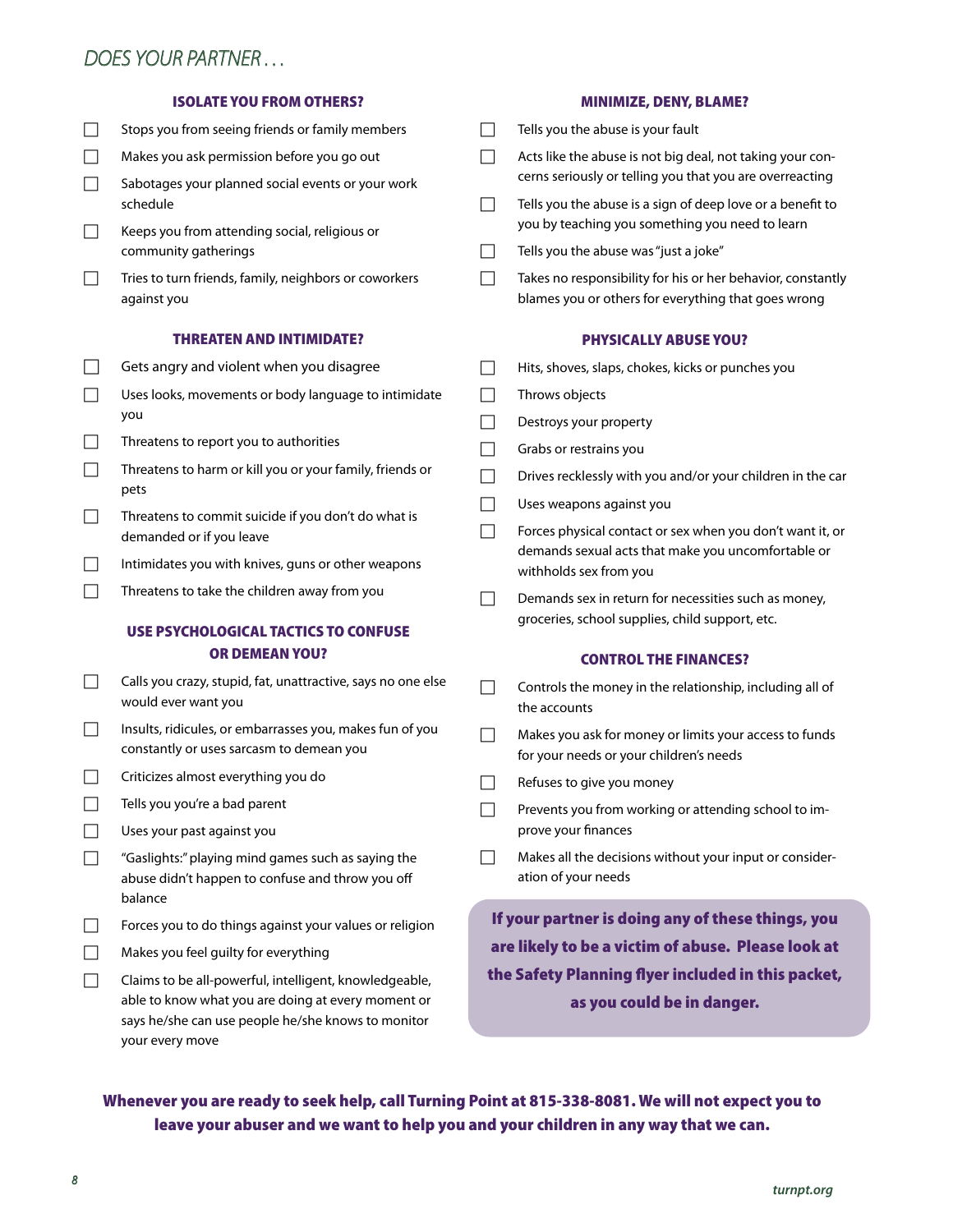

# TURNING POINT, INC.

## **Domestic Violence and Safety Planning**

#### **DO YOU NEED A SAFETY PLAN?**

Anyone in an abusive relationship can benefit from a safety plan because the relationship can become dangerous or even lethal at any time, even if there has never been any physical abuse. If you are no longer with your abuser, you may still need a safety plan since the abuse often does not stop and may even get worse when the relationship ends.

#### **A SAFETY PLAN CAN HELP YOU IF YOU EXPERIENCE ANY OF THE FOLLOWING:**

#### **Your intimate partner, ex-partner, family member, caregiver or roommate:**

- Abuses you emotionally, verbally, sexually, financially and/or physically
- Controls most or all of your daily activities
- Is constantly jealous, accusing you of cheating or wanting to cheat
- Isolates you from friends and family
- Follows you, spies on you, tracks you using technology, monitors your phone or computer
- Calls, texts or emails you repeatedly, demands you answer immediately
- Has tried to choke or strangle you
- *YOUR SAFETY PLAN INCLUDES:*

#### **THINGS YOU CAN DO BEFORE A VIOLENT INCIDENT**

- $\Box$  Identify a domestic violence shelter to call and keep the number close at hand
- $\Box$  For Turning Point, call 815-338-8081. You may be prompted to dial zero to speak to an advocate
- $\Box$  Decide where you will go if you leave home, even if you are not planning to leave now
- $\Box$  Identify which door, window, stairwell, etc. offers the quickest way out of your home and practice your escape route
- $\Box$  If you have an order of protection, keep it with you
- $\Box$  If possible, identify a neighbor who can call the police if they hear a disturbance
- $\Box$  Pack a bag and have it ready to go in case you must leave home. Keep it in a private but accessible place, or at a trusted person's home
- Owns a gun or has threatened you with a weapon
- Threatens to kill you, your children or your loved ones
- Has threatened or attempted suicide
- Has forced you to have sex when you did not wish to
- Abuses alcohol or drugs
- The abuse has increased over the past year
- You are in the most danger when you are leaving an abusive relationship

#### **You may need the following items:**

- **Money:** ATM card, cash, credit cards
- **Identification:** Driver's license, car registration, social security card, immigration documentation, other ID
- **Important papers:** birth certificates for you and your children, school and vaccination records, divorce papers, order of protection
- $\Box$  Clothing
- $\Box$  Keys: house, car or work
- $\Box$  Medications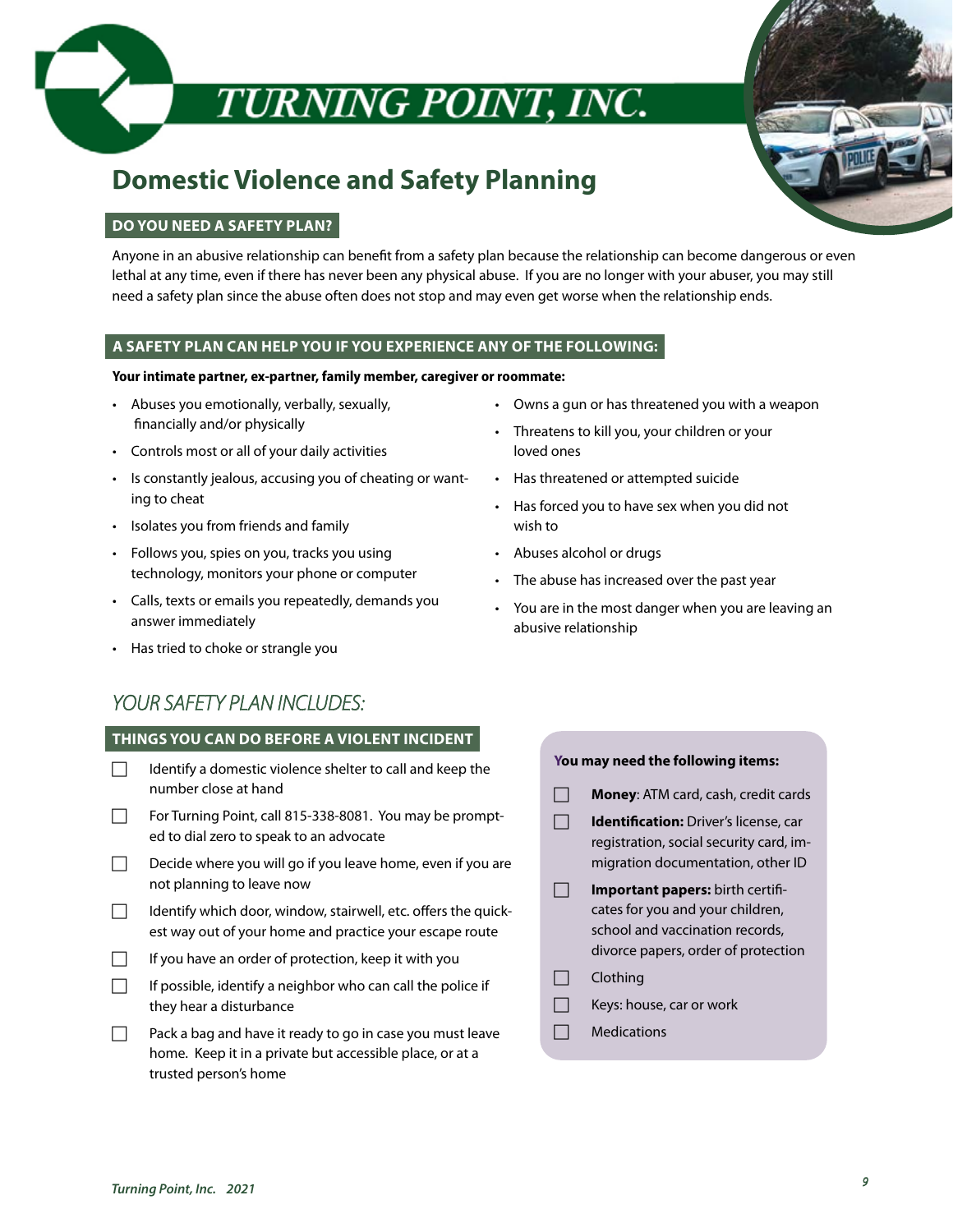#### **THINGS YOU CAN DO DURING A VIOLENT INCIDENT**

- **1.** CALL 911 *If you are in immediate danger, call 911.*
- **2.** STAY CLOSE TO AN EXIT

*If an argument starts, stay close to a room or area with easy access to an exit.*

### **3.** AVOID KITCHEN OR BATHROOM

*Stay away from the bathroom, kitchen or anywhere near weapons.*

#### **4.** GET AWAY

*Try to get your packed bag but if it's too dangerous, just leave. Go to a relative, friend or shelter.*

#### **THINGS YOU CAN DO AFTER A VIOLENT INCIDENT**

- **7.** GET MEDICAL ATTENTION IMMEDIATELY
- **8.** TAKE PHOTOS OF YOUR INJURIES *Ask the medical facility to take photos of your injuries*
- **9.** MAKE A POLICE REPORT

*Even if you don't want the abuser arrested, the report becomes evidence of abuse which might prove helpful in the future.*

#### **10.** SAVE EVIDENCE

*Evidence may include records, photos, statements from anyone who saw the incident, in case you decide to take legal action now or later.* 

#### **11. ORDER OF PROTECTION FILLE**

*Consider going to court to get an order of protection. Call Turning Point for information on how to request one.*

#### **12.** VICTIM RIGHTS



*Ask a Turning Point advocate or the State's Attorney's office about your rights as a victim of a crime. Under some circumstances you may be entitled to compensation.*

#### **13.** CALL TURNING POINT

*Call at any time (24/7) at 815-338-8081 if you need shelter, an order of protection, assistance with safety planning or if you have any questions about how to protect yourself or what to do next.*

## **5.** CALL THE POLICE

*The police must try to protect you. They are required to provide or arrange transportation to a hospital, safe place or shelter. The police should arrest the abuser if they have enough evidence.* 

*They do not need you to press charges to make an arrest.*  $\rightarrow$ 

## **6.** USE JUDGMENT & INTUITION

*If the situation is very dangerous you can give the abuser what they want to calm them down. Do what you feel you need to in order to protect yourself and your children until you are out of danger.*

#### 14. GET SUPPORT **POP**

*Attend a victim's support group or individual counseling at Turning Point to learn more about yourself and your relationship*

#### **15.** GET SUPPORT FOR YOUR CHILDREN

*Sign your children up for support group or counseling at Turning Point to help them deal with the aftermath of experiencing or witnessing domestic violence*

For more help with SAFETY PLANNING, call Turning Point at 815-338-8081. A domestic violence advocate is always available to assist you.

#### *Sources:*

*Jacquelyn C. Campbell, PhD, Danger Assessment: www.dangerassessment.org Illinois Coalition Against Domestic Violence: www.ilcadv.org*